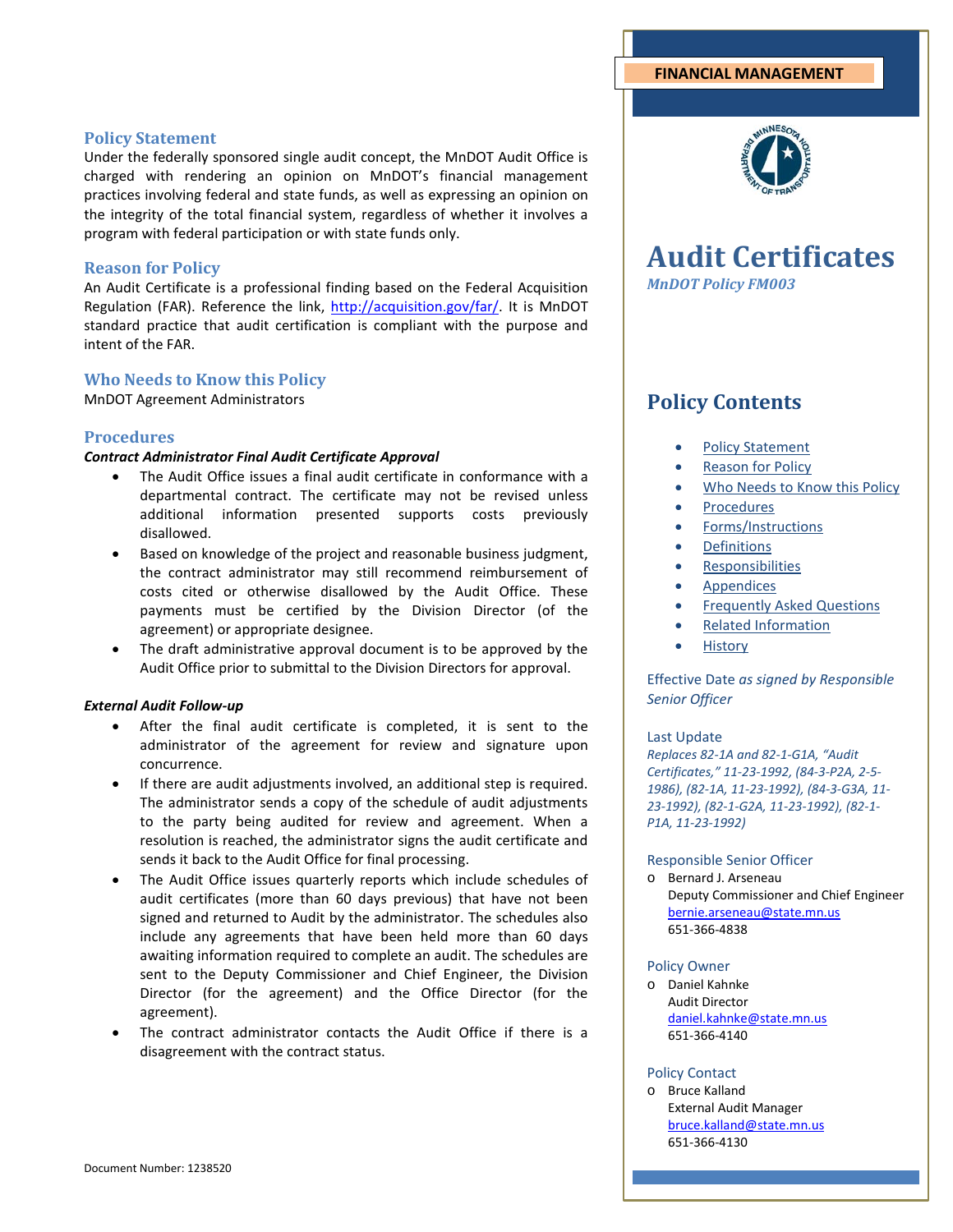#### *Dispute Resolution Panel*

- In a case where a contract administrator (as identified in the agreement as MnDOT's authorized agent for the contract) has not successfully resolved a contractor's dispute over disallowances recommended by the Audit Office, the contract may appeal to the Deputy Commissioner and Chief Engineer for a review by a Dispute Resolution Panel.
- In making a recommendation, the panel will have access to pertinent MnDOT records. The recommendation of the panel and the resultant decision by the Deputy Commissioner do not alter the audit. Rather, the opinion of the auditors, expressed by the audit, remains intact as part of the audit record.

#### o *Procedures for Dispute Resolution Panels*

- On receiving a formal request, the Deputy Commissioner and Chief Engineer will create an Ad Hoc Dispute Resolution Panel composed of three or five MnDOT managers. The panel will make a recommendation to the Deputy for an administrative decision and settlement in an administrative appeal over disallowed contract costs. Panel composition may vary by case.
- A member of the contract administrator's office will serve as the panel's permanent recordkeeper. In addition, that person's function will be to provide historical records and continuity to the Dispute Resolution Panel. This person will ensure that meeting minutes are taken and he/she will maintain custody of all records including panel minutes, recommendations, and decisions made by the Deputy Commissioner and Chief Engineer.
- The Dispute Resolution Panel will hear testimony from the contractor, a member of the Audit Office and the contract administrator. Additional testimony may be provided by other offices and by other representatives of the contractor.
- Upon reaching a decision concerning its recommendation, the panel will present its written recommendation to the Deputy Commissioner and Chief Engineer. The Deputy's decision will be the department's final administrative decision, which decision will have no precedential effect.

#### **Additional Panel duties and responsibilities:**

- o Have access to pertinent audit and contract records and all of the Dispute Resolution Panel's historical records;
- o Make an effort to expedite a dispute review and make recommendation;
- o Meet as necessary, based on the dispute and the difficulty of the issues involved. The allowable timeframe in which to make recommendations will be determined by the Deputy Commissioner and Chief Engineer at the time of the assignment;
- o Assess the effect its recommendation may have on federal funds;
- o Assess the effect its recommendation may have on other agreements with the company and other companies;
- o Assess the effect the recommendation may have on interpretation of applicable state and federal regulations;
- o Make recommendations based on attainable facts;
- o Consult with the FHWA (Federal Highway Administration) and/or the Minnesota Attorney General to obtain relevant facts;
- o Ensure that the contents of its report to the Deputy Commissioner and Chief Engineer includes a summary of the case, the testimony heard, the positions taken, and the panel's recommendations (along with the supporting rationale);
- o Provide the Audit Office with the records of the Deputy Commissioner and Chief Engineer's decision so that the audit records can include documentation of the decision.

**Forms/Instructions** *N/A*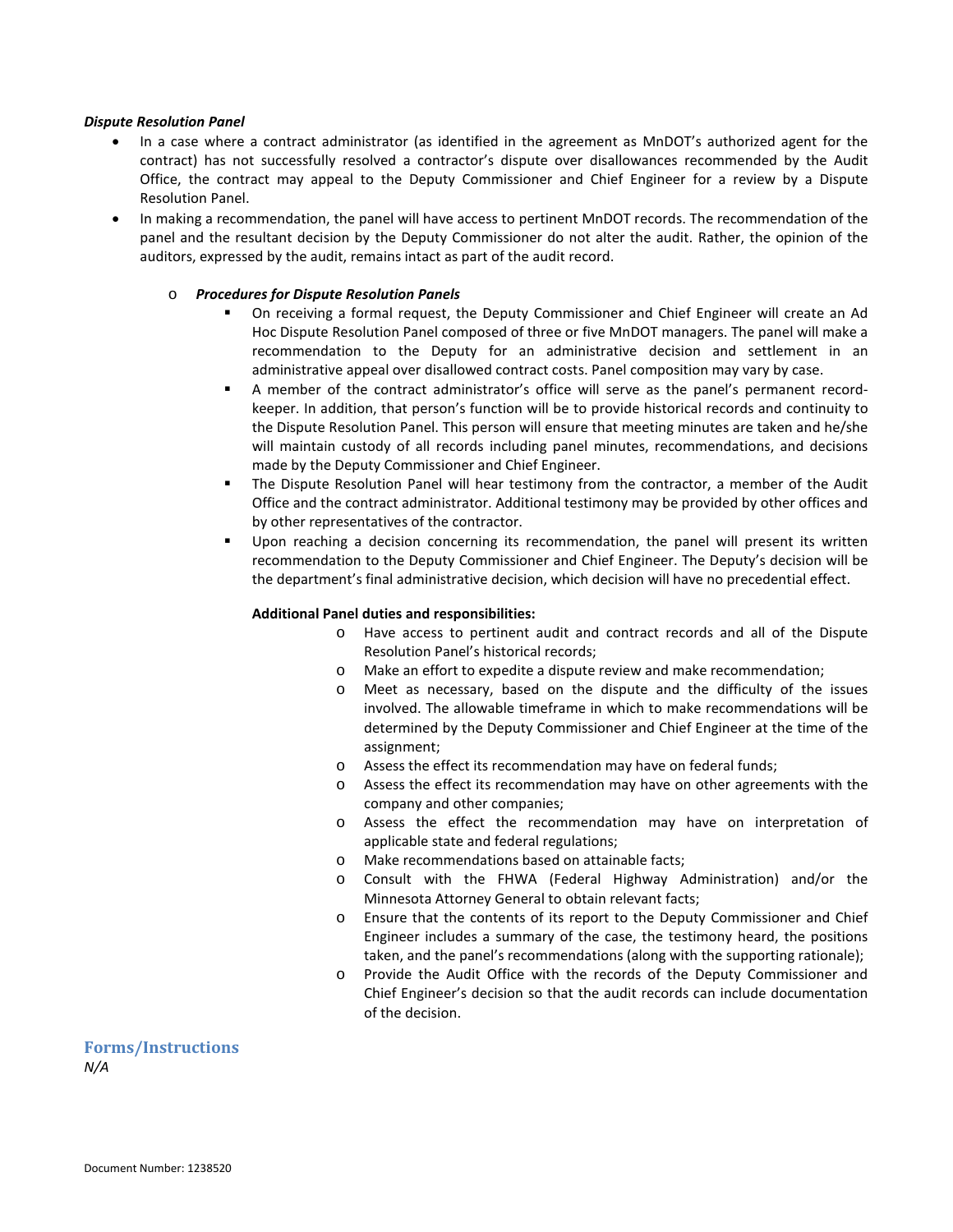# **Definitions**

# **Schedule A**

Schedule A includes all audit certificates that are more than 60 days old. The audit certificates need approval by the administrator before the contractor can either be paid or billed.

# **Schedule B**

Schedule B includes all agreements which have been held for information for more than 60 days. Audit can proceed to issue a final audit certificate when the information is received by the Audit staff.

# **Responsibilities** *(listed alphabetically)*

# **Agreement Administrator**

- Approves results of audits (Audit Certificates) that are not contested
- Prepares administrative approval for payment authorization of final audit close-out

# **Deputy Commissioner and Chief Engineer**

Receives quarterly report of Audit Office accomplishments and status of audits in progress

# **Dispute Resolution Panel**

See description above.

**Division Directors** Approve payment authorization of final audit close-out.

# **External Audit Manager**

Reviews Administrative Approval Memo to verify the Agreement Administrator has made an objective and thorough assessment.

# **Appendices**

Federal Agency Regulations, Subpart 1.3 - [Agency Acquisition Regulations \(1.301 Policy\).](http://acquisition.gov/far/reissue/FARvol1ForPaperOnly.pdf) "(a)(1) Subject to the authorities in paragraph (c) of this section and other statutory authority, an agency head may issue or authorize the issuance of agency acquisition regulations that implement or supplement the FAR and incorporate, together with the FAR, agency policies, procedures, contract clauses, solicitation provisions, and forms that govern the contracting process or otherwise control the relationship between the agency, including any of its sub-organizations, and contractors or prospective contractors."

# **Frequently Asked Questions**

# **Related Information**

# **History of Policy Updates or Amendments**

*Replaces 82-1-G1A, "Audit Certificates," 11-23-1992, (84-3-P2A, 2-5-1986), (82-1A, 11-23-1992), (84-3-G3A, 11-23-1992), (82-1-G2A, 11- 23-1992), (82-1-P1A, 11-23-1992)*